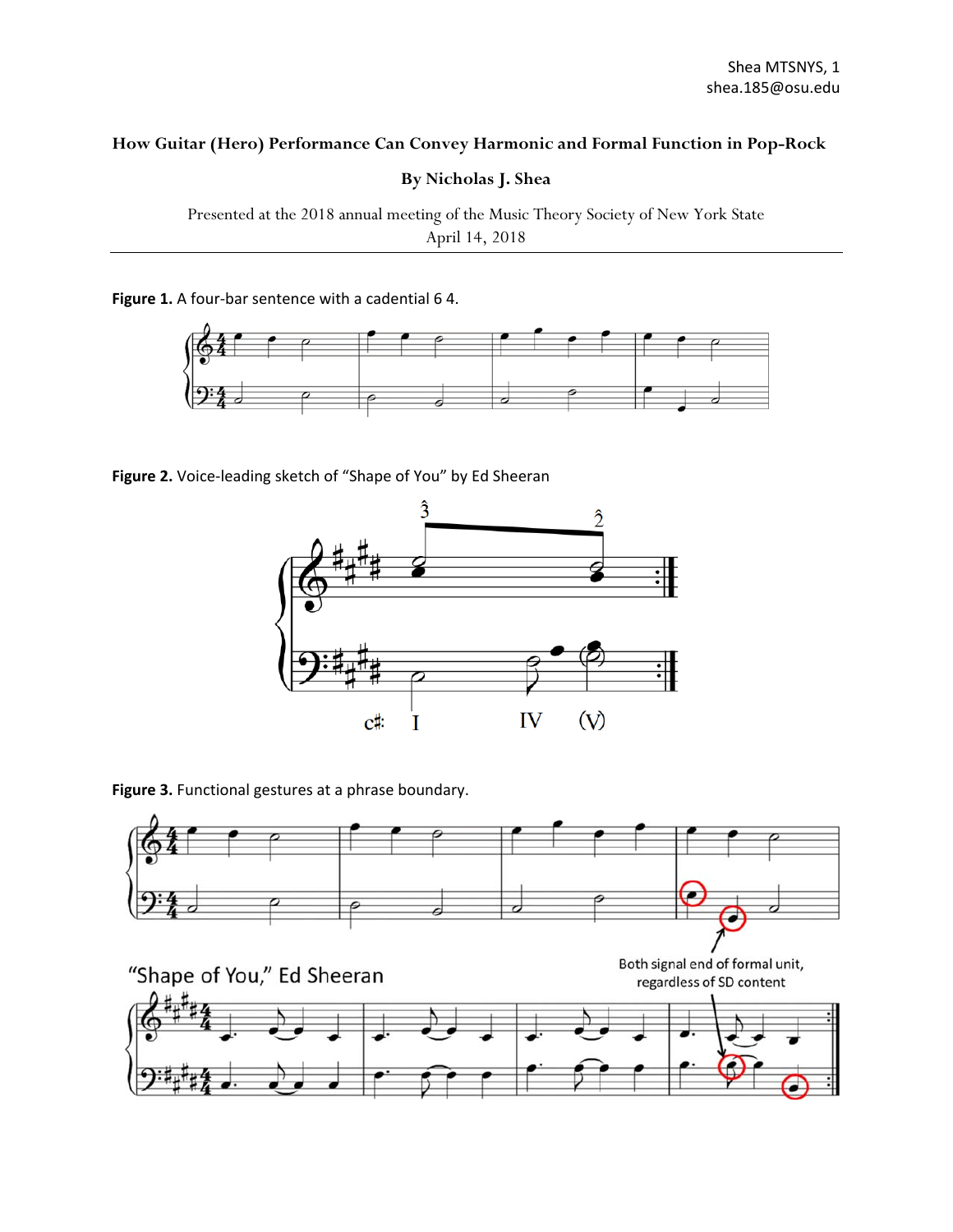Figure 4. Guitar sets and root-motion tiered array.



**Figure 5.** Root motion in competing chord voicings.



**Figure 6.** Cartesian intervals from C – represented pair: (Cartesian interval, pitch)

|        |        |       |       | fret  |       |      |
|--------|--------|-------|-------|-------|-------|------|
|        |        | 1     | 2     | 3     | 4     | 5    |
|        | --1, B | 8, C  | 5, C# | 4, D  | 5, Eb | 8, E |
|        | 0, E   | 5, F  | 2, F# | 1, G  | 2, Ab | 5, A |
| string | 1, A   |       |       | 0, C  |       |      |
|        | 2, D   | 5, Eb | 2, E  | 1, F  | 2, F# | 5, G |
|        | -3, G  | 8, Ab | 5, A  | 4, Bb | 5, B  | 8, C |
|        |        |       |       |       |       |      |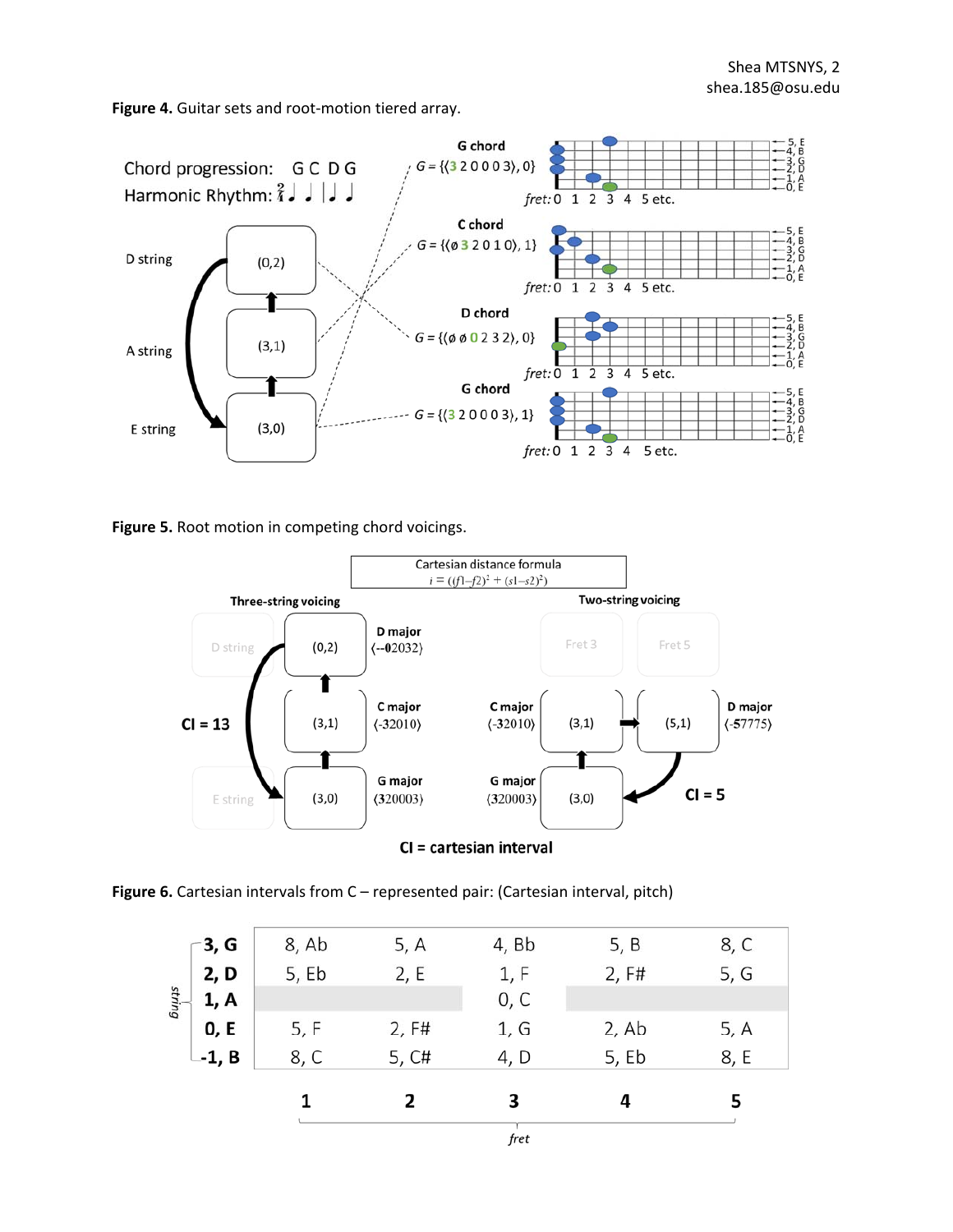**Figure 7.** Adjusting Cartesian Intervals based on performance practice.



**Figure 8**. Functional categorization of adjusted Cartesian Intervals.

| Interval          |             | Steps        |                | <b>Skips</b>   |    | Leaps |
|-------------------|-------------|--------------|----------------|----------------|----|-------|
| Scale step        | 0           |              | 2              | 3              | 4  | 5     |
|                   |             |              |                |                | Eb |       |
|                   |             |              | D              |                | G  |       |
|                   |             | F            | E              |                | A  |       |
| <b>Ascending</b>  | C           | C#           | F#             | <b>Bb</b>      | B  | Ab    |
| Cl:               | $\mathbf 0$ | $\mathbf{1}$ | $\overline{2}$ | $\overline{4}$ | 5  | 8     |
| <b>Descending</b> | C           | B            | F#             | D              | C# | C     |
|                   |             | G            | Ab             |                | Eb | E     |
|                   |             |              | <b>Bb</b>      |                | F  |       |
|                   |             |              |                |                | Α  |       |





To watch presentation videos (www.sheatheory.com/cart) Password: idiomatic